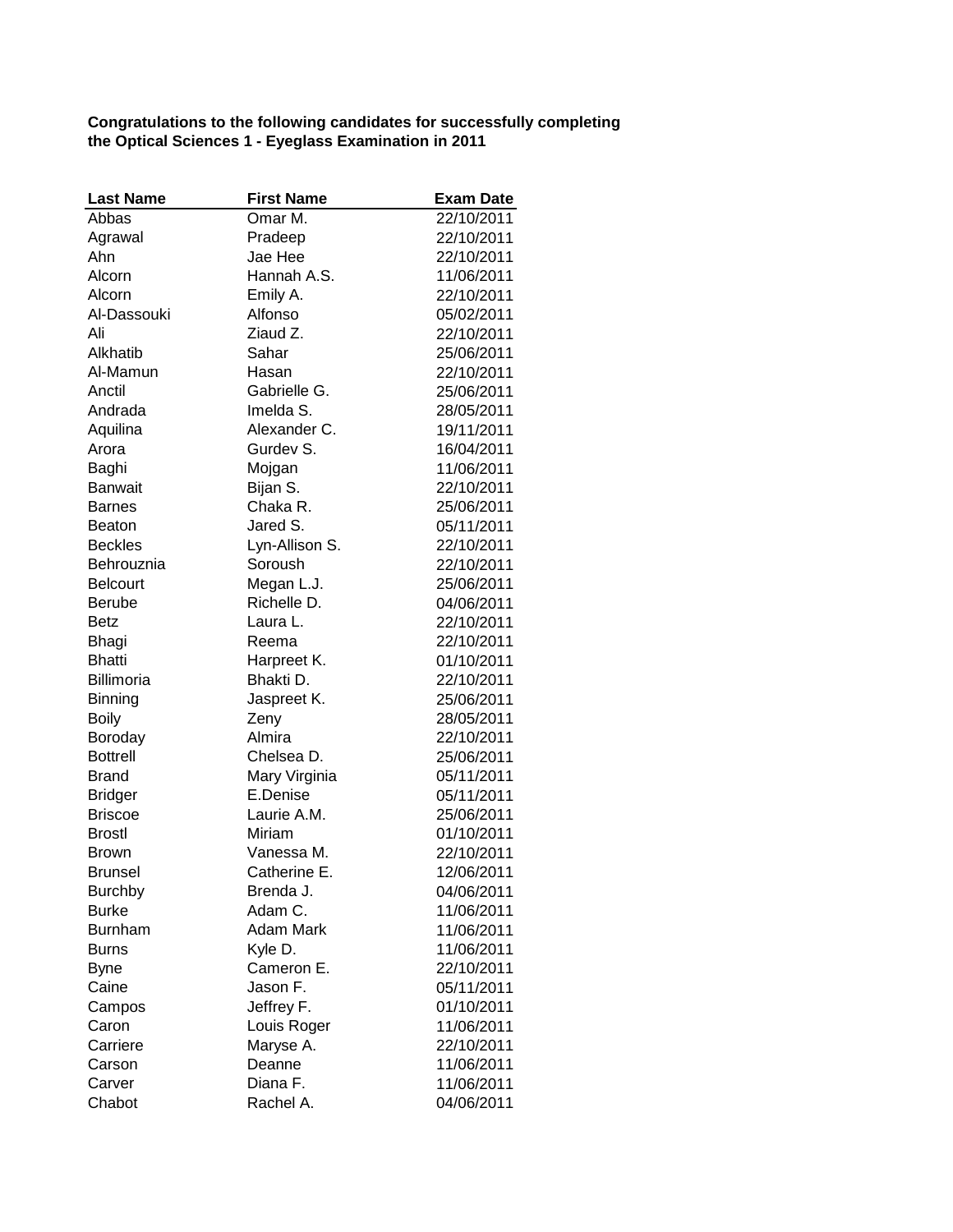| Chaker         | Jenny            | 25/06/2011               |
|----------------|------------------|--------------------------|
| Chen           | Zhi dong         | 01/10/2011               |
| Chen           | Yen Chen         | 01/10/2011               |
| Chen           | Wenzhen          | 22/10/2011               |
| Choudary       | Muhib Ahmed      | 22/10/2011               |
| Choudhry       | Assad            | 25/06/2011               |
| Choy           | Tara             | 22/10/2011               |
| Coleman        | Megan V.         | 22/10/2011               |
| Constantine    | Deborah M.       | 22/10/2011               |
| Conway         | Leah D.          | 11/06/2011               |
| Cook           | Jennifer A.      | 22/10/2011               |
| Countway       | Lynn M.          | 11/06/2011               |
| Crawford       | Sarah E.         | 22/10/2011               |
| Crouse         | Jennifer Dawn    | 22/10/2011               |
| Davatgar       | Ensieh           | 22/10/2011               |
| De Sousa       | Odete M.         | 25/06/2011               |
| Decoste        | Tracy L.         | 11/06/2011               |
| Desjardins     | Kelly M.         | 11/06/2011               |
| Dhaliwal       | Manjit Kaur      | 01/10/2011               |
| <b>DiZazzo</b> | Tasha            | 22/10/2011               |
| Doostikhah     | Afsaneh          | 22/10/2011               |
| Draper         | Kristyane        | 22/10/2011               |
| Dunitz-Beechey | Deborah A.       | 05/02/2011               |
| Edwards        | Danielle         | 28/05/2011               |
| Eil Saadatmand | Faranak          | 22/10/2011               |
| El Khoury      | Tanya            | 22/10/2011               |
| Elias          | Ashley A.        | 22/10/2011               |
| El-Sahli       | Karim            | 22/10/2011               |
| Erickson       | Susan M.         | 04/06/2011               |
| Falls          | Carrie L.        | 22/10/2011               |
| Falsafi        | Laya             | 22/10/2011               |
| Farsi          | Atieh            | 22/10/2011               |
| Fazan          | Sarah A.         | 01/10/2011               |
| Fischer        | Stephanie Elaine | 01/10/2011               |
| Fish           | Sheena L.        | 25/06/2011               |
| Fong           | Jacqueline       | 28/05/2011               |
| Foster         | Susan A.         | 25/06/2011               |
| Gao            | Yuan Hua         | 22/10/2011               |
| Gardiner       | Jennifer A.      | 22/10/2011               |
| Gaydosh        | Sheri L.         | 05/02/2011               |
| Ghotra         | Mandeep          | 22/10/2011               |
| Goodyear       | Kristie T.       | 11/06/2011               |
| Grant          | Barbara Jane     | 12/06/2011               |
| Green          | Jessa R.         | 22/10/2011               |
| Greencorn      | Kimberly A.      | 11/06/2011               |
| Grewal         | Jatinder K.      | 22/10/2011               |
| Guedo          | Linda            |                          |
| Gulab          | Deborah          | 04/06/2011<br>22/10/2011 |
| Habibi         | Navid            |                          |
| Halani         |                  | 05/02/2011               |
|                | Deepal           | 22/10/2011               |
| Hale           | Crystal          | 25/06/2011               |
| Hamilton       | John             | 04/06/2011               |

|             | 25/06 |
|-------------|-------|
| ng          | 01/10 |
| hen         | 01/10 |
| าen         | 22/10 |
| Ahmed       |       |
|             | 22/10 |
|             | 25/06 |
|             | 22/10 |
| ۱V.         | 22/10 |
|             |       |
| ah M.       | 22/10 |
| ).          | 11/06 |
| er A.       | 22/10 |
|             |       |
| Λ.          | 11/06 |
| Ε.          | 22/10 |
| er Dawn     | 22/10 |
|             |       |
| Ĭ.          | 22/10 |
| M.          | 25/06 |
| L.          | 11/06 |
| Λ.          | 11/06 |
|             |       |
| Kaur        | 01/10 |
|             | 22/10 |
| эh          | 22/10 |
|             |       |
| ane         | 22/10 |
| ah A.       | 05/02 |
| le          | 28/05 |
|             |       |
| эk          | 22/10 |
|             | 22/10 |
| A.          | 22/10 |
|             | 22/10 |
|             |       |
| M.          | 04/06 |
| L.          | 22/10 |
|             | 22/10 |
|             | 22/10 |
|             |       |
| Α.          | 01/10 |
| anie Elaine | 01/10 |
| а L.        | 25/06 |
|             |       |
| eline       | 28/05 |
| Α.          | 25/06 |
| Hua         | 22/10 |
|             | 22/10 |
| er A.       |       |
|             | 05/02 |
| ep          | 22/10 |
| T.          | 11/06 |
|             |       |
| ra Jane     | 12/06 |
| R.          | 22/10 |
| rly A.      | 11/06 |
|             |       |
| er K.       | 22/10 |
|             | 04/06 |
| ah          | 22/10 |
|             |       |
|             | 05/02 |
| վ           | 22/10 |
| J           | 25/06 |
|             | 04/06 |
|             |       |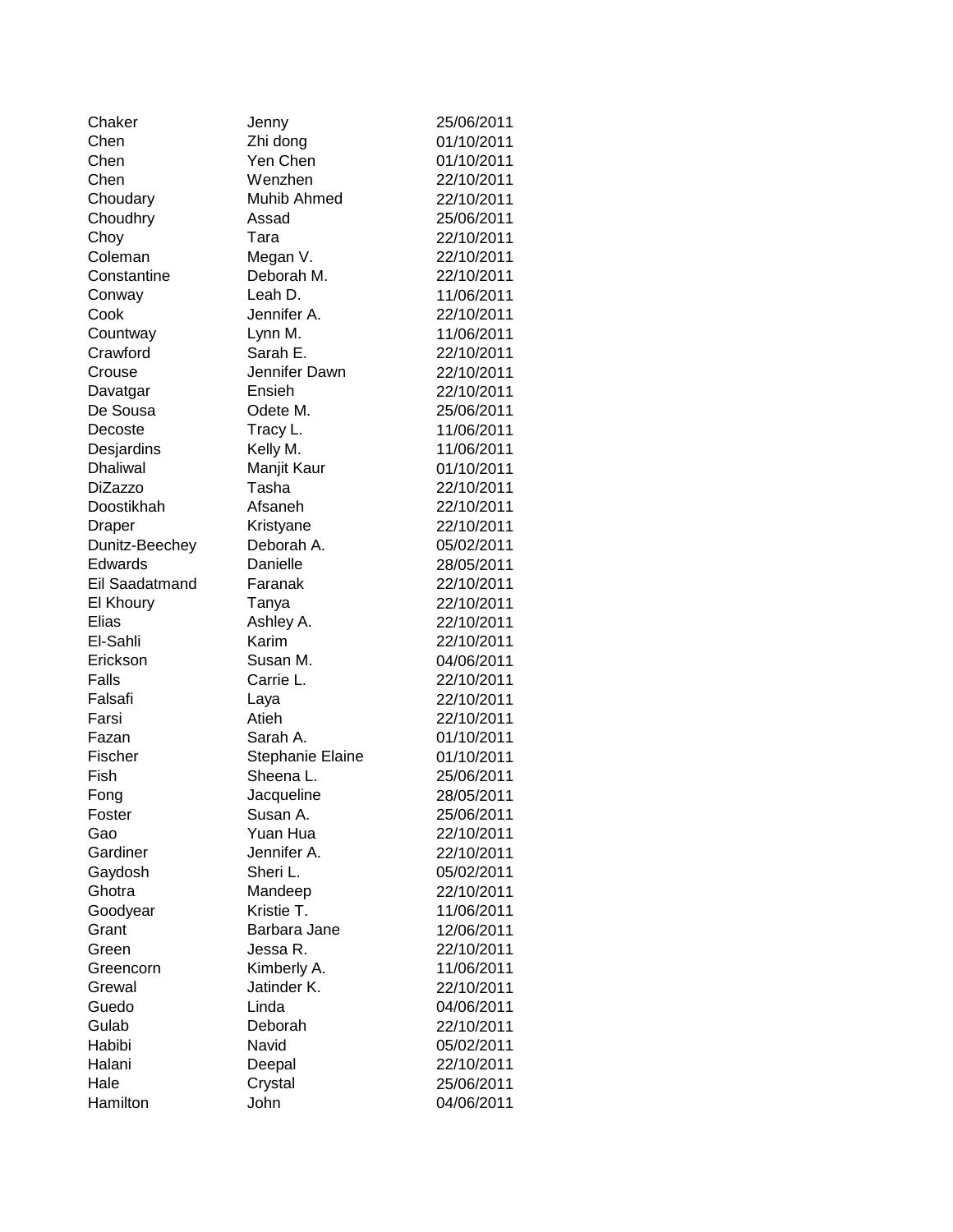| Hammond         | Veronica L.  | 25/06/2011 |
|-----------------|--------------|------------|
| Hao             | Chunying     | 25/06/2011 |
| Harrison        | Gayle I.     | 01/10/2011 |
| Hatt            | Jade V.      | 22/10/2011 |
| Hayes           | Steven J.    | 22/10/2011 |
| Haymour         | Lamia        | 25/06/2011 |
| Hebner          | Carly B.     | 28/05/2011 |
| Herdman         | Shannon M.   | 22/10/2011 |
| <b>Hiscock</b>  | Colleen V.   | 05/11/2011 |
| Ho              | Jackson      | 22/10/2011 |
| Ho              | Ching-Ting   | 22/10/2011 |
| Howard          | Nicole L.    | 01/10/2011 |
| Howell          | Dalton J.    | 22/10/2011 |
| Huang           | Jason        | 22/10/2011 |
| Ιp              | Kam Tung     | 22/10/2011 |
| Ismail          | Said A.      | 16/04/2011 |
| Isnardy         | Jennifer L.  | 25/06/2011 |
| Jackson         | Lindsay M.   | 22/10/2011 |
| Jafari          | Hojatollah   | 22/10/2011 |
| Jaffary         | Syed Jamal   | 05/02/2011 |
| Jamieson        | Roseanne M.  | 05/02/2011 |
| Jellen          | Stephanie E. | 01/10/2011 |
| Jelly           | Tiffany P.   | 22/10/2011 |
| Jenner          | Joanne       | 05/02/2011 |
| Jin             | Hoon         | 28/05/2011 |
| Jobin           | Danielle L.  | 22/10/2011 |
| Johal           | Amandeep K.  | 01/10/2011 |
| Johnson         | Alexis J.    | 01/10/2011 |
| Julien          | Anita        | 16/04/2011 |
| Kairouz         | David        | 16/04/2011 |
| Kalka           | Laura L.     | 22/10/2011 |
| Keddy           | Nicole D.M.  | 11/06/2011 |
| Kelly           | Cheryl D.    | 11/06/2011 |
| Khamis          | Fatan        | 25/06/2011 |
| Kheiri Kolanbar | Masoumeh     | 28/05/2011 |
| Kim             | Sukwon       | 01/10/2011 |
| Kishore         | Avin Vickash | 01/10/2011 |
| Klassen         | Colleen      | 01/10/2011 |
| Kotwal          | Chirag       | 22/10/2011 |
| Kretowicz       | Ewa J.       | 05/11/2011 |
| Krishnamurthy   | Aruna        | 22/10/2011 |
| Lahde           | Samantha E.  | 16/04/2011 |
| Lam             | Jason        | 16/04/2011 |
| Landry          | Wendi L.     | 11/06/2011 |
| Laroche         | Adam D.      | 22/10/2011 |
| Lavoie          | Vitalie      | 25/06/2011 |
| Lazenby         | Laura E.     | 25/06/2011 |
| LeBlanc         | Lise M.      | 11/06/2011 |
| LeBlanc         | Tim G.E.     | 05/11/2011 |
| Lee             | David M.     | 05/02/2011 |
| Lee             | Kyungyoung   | 22/10/2011 |
| Lee             | Anna T.      | 22/10/2011 |
|                 |              |            |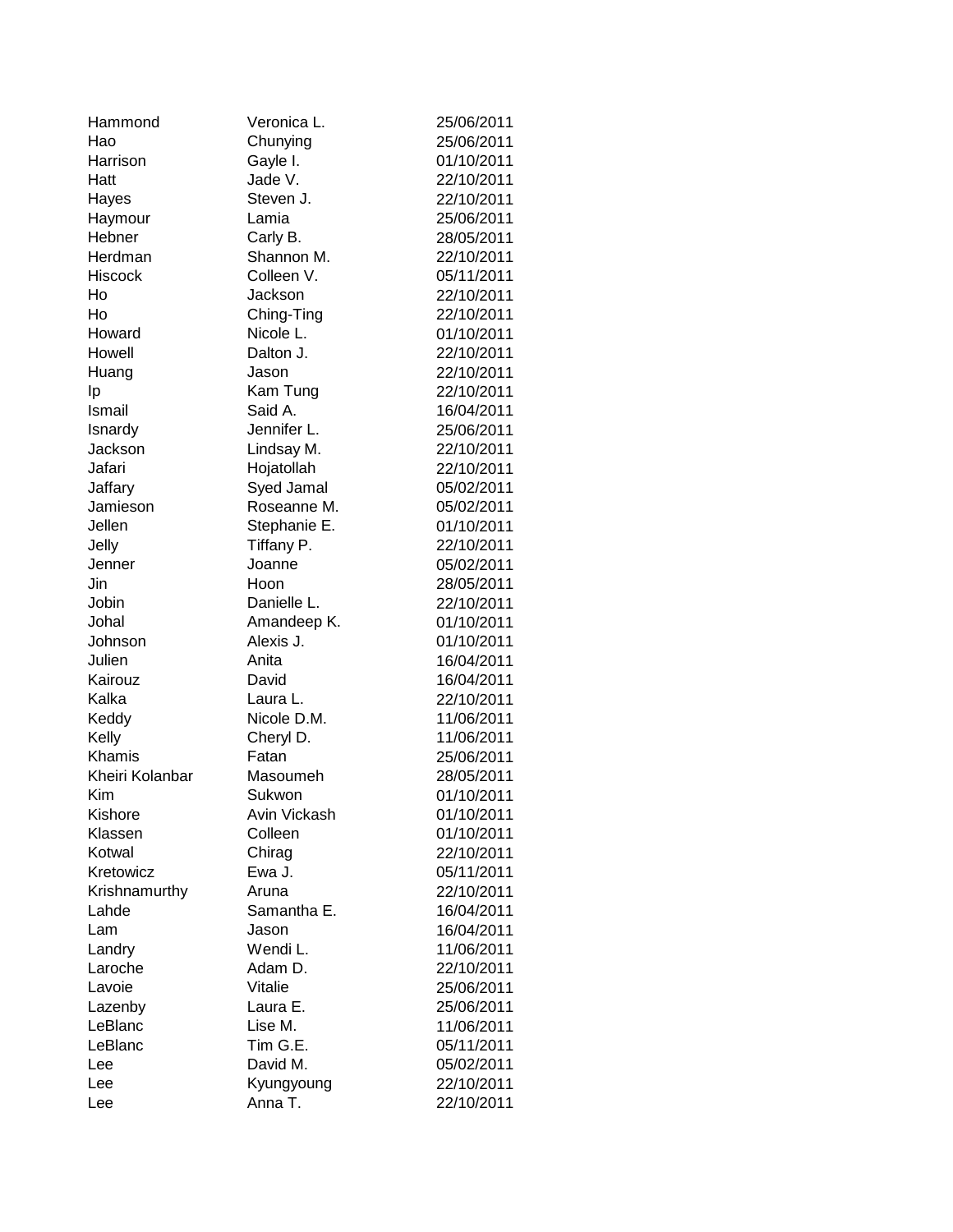| Lee                 | Dahye           | 22/10/2011 |
|---------------------|-----------------|------------|
| Lehman              | Chantalle A.    | 22/10/2011 |
| Leishman            | Scot A.         | 01/10/2011 |
| Leung               | Margaret        | 16/04/2011 |
| Lewis               | Lacey R.        | 04/06/2011 |
| Lim                 | Ji Yeon (Gina)  | 01/10/2011 |
| Lin                 | Lin             | 22/10/2011 |
| Lin                 | Michael         | 22/10/2011 |
| Lin                 | Yang Tsan       | 22/10/2011 |
| Lipkin Krenitchny   | Helena          | 16/04/2011 |
| Lorenz              | Amanda D.       | 04/06/2011 |
| Louttit             | Cailey L.       | 22/10/2011 |
| MacArthur           | Linda J.        | 22/10/2011 |
| MacIvor             | Adam A.         | 22/10/2011 |
| MacLean             | Leanne M.       | 05/11/2011 |
| MacLeod             | Tracey F.C.     | 11/06/2011 |
| MacPherson          | Michael R.      | 22/10/2011 |
| Macsemchuk          | Amanda D.       | 22/10/2011 |
| Mah                 | Hedieh          | 25/06/2011 |
| Mais                | <b>Beck</b>     | 25/06/2011 |
| Manalo              | Allan F.        | 25/06/2011 |
| Markevich           | Samantha K.     | 12/06/2011 |
| Martinez            | Yahir A.        | 28/05/2011 |
| Maynard             | Genene S.       | 05/02/2011 |
| McArthur            | Heather I.      | 22/10/2011 |
| McAuley - Gigliotti | Lisa D.         | 16/04/2011 |
| McCoy               | Saatu M.        | 22/10/2011 |
| McDonald            | Caitlin M.      | 22/10/2011 |
| McMahon             | Melissa D.      | 04/06/2011 |
| McTaggart           | Karlyn D.       | 25/06/2011 |
| Mejia               | Alexandra L.    | 22/10/2011 |
| Melzer              | Kathie          | 25/06/2011 |
| Mercier             | Brandi L.       | 22/10/2011 |
| Mete                | Ashley A.       | 22/10/2011 |
| Miller              | Jessica M.      | 22/10/2011 |
| Miskic              | Jasmina         | 25/06/2011 |
| Mohamed             | Aleem A.        | 25/06/2011 |
| Montpetit           | Ashley A.       | 16/04/2011 |
| Morrison            | Benjamin W.     | 01/10/2011 |
| Moscovici           | Lacramioara     | 22/10/2011 |
| Mou                 | Wendy Sun-Wei   | 16/04/2011 |
| Movsisyan           | Inga            | 22/10/2011 |
| Murphy              | Lindsay A.      | 22/10/2011 |
| Murray              | Shelley A.      | 25/06/2011 |
| Napier              | Katie J.        | 25/06/2011 |
| Natale              | Melissa D.      | 22/10/2011 |
| Nematzadeh          | Seyedeh Nazanin | 22/10/2011 |
| Newman              | Justin Ryan     | 22/10/2011 |
| Ng                  | Vivian M.       | 01/10/2011 |
| Nguyen              | Lilian T.       | 01/10/2011 |
| Norris              | Jacqueline R.   | 11/06/2011 |
| Oduk                | Newton N.       | 22/10/2011 |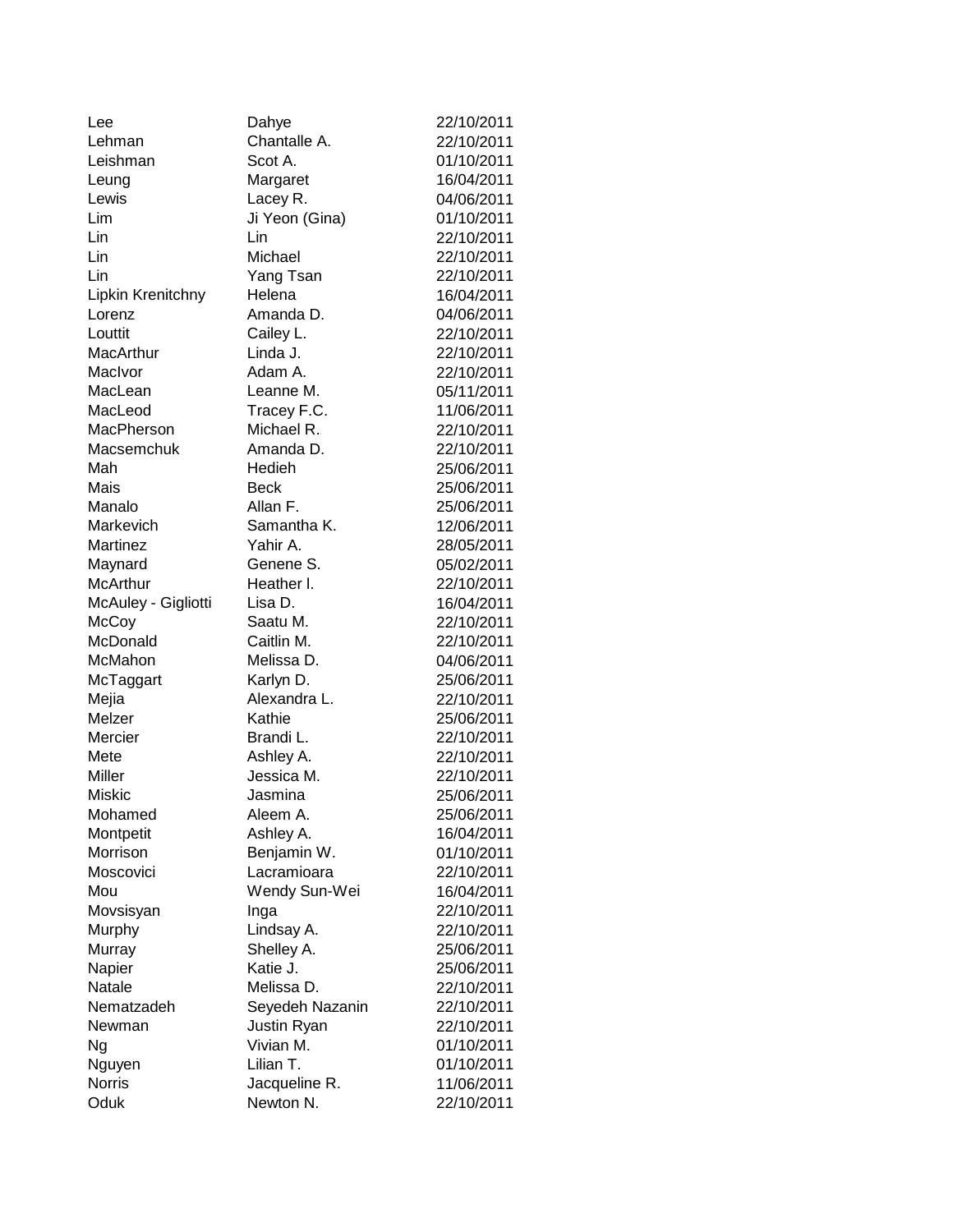| Ogiwara          | Mieko                   | 01/10/2011 |
|------------------|-------------------------|------------|
| O'Leary          | Belinda C.              | 11/06/2011 |
| Omichinski       | Jean A.                 | 01/10/2011 |
| Oxner            | Sarah J.                | 11/06/2011 |
| Pavlikova        | Elena                   | 22/10/2011 |
| Pawa             | Sanjo                   | 22/10/2011 |
| Payne            | Natalie A.              | 25/06/2011 |
| Petersen         | Brandon W.J.            | 25/06/2011 |
| Pham             | Huy Duc                 | 22/10/2011 |
| Pham             | Kimberley Ngoc          | 22/10/2011 |
| Phung            | Thuy T.P.               | 22/10/2011 |
| Pillay           | Kaelin                  | 25/06/2011 |
| Pourmoradi       | Mahin                   | 05/02/2011 |
| Prouty           | Delanie R.              | 01/10/2011 |
| Rajput           | Habby                   | 01/10/2011 |
| Rasheed          | Syed Haroon             | 01/10/2011 |
| Reid             | Lindsey R.              | 25/06/2011 |
| Reinbold         | <b>Brittany</b>         | 01/10/2011 |
| Rempel           | Beverley A.             | 25/06/2011 |
| Richardson       | Alexia N.               | 25/06/2011 |
| Riddell          | Cassandra Lynn          | 25/06/2011 |
| Roberts          | Charlotte F.            | 22/10/2011 |
| Rouleau          | Mireille J.             | 22/10/2011 |
| Rowe             | Lyndsey C.              | 11/06/2011 |
| Ruan             | Lihong                  | 25/06/2011 |
| Ruby             | Amanda                  | 25/06/2011 |
| Ryan             | Wendy J.                | 11/06/2011 |
| Ryckman          | Jessica N.              | 22/10/2011 |
| Sadiku           | Shola A. (Olusola)      | 22/10/2011 |
| Said             | Linda                   | 05/02/2011 |
| Sakkar           | Eyad                    | 05/02/2011 |
| Sali             | Jenna J.                | 04/06/2011 |
| Sanaa            | Azeem                   | 22/10/2011 |
| Sandhar          | Sweedan Singh           | 22/10/2011 |
| Saranchuk        | Angela D.A.             | 25/06/2011 |
| Saunders         | Ashley M.               | 25/06/2011 |
| Sawatzky         | Melissa D.              | 12/06/2011 |
| Sawh             | Rajeshwar G.            | 22/10/2011 |
| Schaeffer        | Alana Monica            | 04/06/2011 |
| Scott            | Todd J.                 | 22/10/2011 |
| Seheult          | Kelly A.                | 25/06/2011 |
| Selwanes         | Pierre Joseph           | 16/04/2011 |
| Semenchuck       | Tina L.                 | 04/06/2011 |
| Setter           | Jordan D.               | 28/05/2011 |
| Shahgaidi        | Kambiz                  | 01/10/2011 |
| Shams - Zahraie  | Reza                    |            |
| Shen             | Kit Yan Irene           | 25/06/2011 |
|                  |                         | 22/10/2011 |
| Shewchuk<br>Shim | Jenna N.                | 05/02/2011 |
|                  | Kwangtaek<br>Adriana H. | 22/10/2011 |
| Shoblom          |                         | 01/10/2011 |
| Sidhu            | Manpreet Singh          | 22/10/2011 |
| Singh            | Harkamal                | 22/10/2011 |